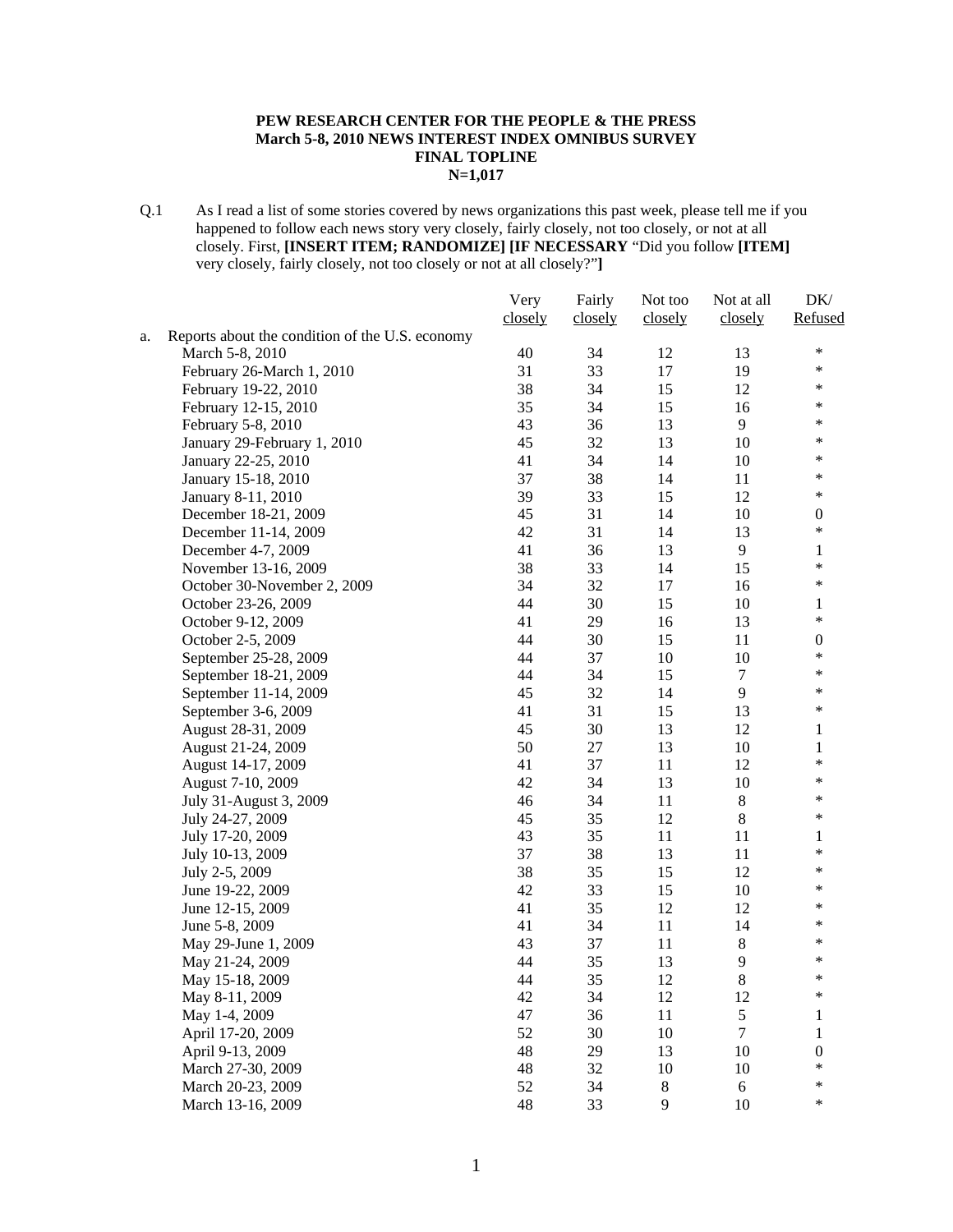|                             | Very    | Fairly  | Not too | Not at all       | DK/                    |
|-----------------------------|---------|---------|---------|------------------|------------------------|
|                             | closely | closely | closely | closely          | Refused                |
| February 27-March 2, 2009   | 56      | 30      | 8       | 6                | *                      |
| February 13-16, 2009        | 55      | 29      | 10      | 6                | $\ast$                 |
| January 30-February 2, 2009 | 52      | 31      | 12      | 5                | $\ast$                 |
| January 23-26, 2009         | 57      | 30      | $8\,$   | 5                | $\boldsymbol{0}$       |
| January 16-19, 2009         | 43      | 35      | 13      | 9                | $\ast$                 |
| January 2-4, 2009           | 42      | 36      | 15      | $\boldsymbol{7}$ | $\ast$                 |
| December 12-15, 2008        | 51      | 33      | 9       | 7                | $\ast$                 |
| December 5-8, 2008          | 42      | 38      | 13      | 7                | *                      |
| November 21-24, 2008        | 59      | 24      | 9       | $8\,$            | ∗                      |
| November 14-17, 2008        | 56      | 29      | 9       | 6                | ∗                      |
| November 7-10, 2008         | 54      | 31      | 8       | $\boldsymbol{7}$ | *                      |
| October 31-November 3, 2008 | 63      | 27      | 6       | $\overline{4}$   | ∗                      |
| October 24-27, 2008         | 52      | 35      | 7       | $\mathfrak s$    | 1                      |
| October 17-20, 2008         | 62      | 29      | 6       | $\mathfrak{Z}$   | $\ast$                 |
| October 10-13, 2008         | 65      | 25      | 7       | $\mathfrak{Z}$   | ∗                      |
| October 3-6, 2008           | 69      | 23      | 5       | 3                | $\ast$                 |
| September 26-29, 2008       | 70      | 22      | 5       | 3                | ∗                      |
| September 19-22, 2008       | 56      | 27      | 12      | 5                | $\ast$                 |
| September 5-8, 2008         | 44      | 33      | 16      | 7                | $\ast$                 |
| August 29-31, 2008          | 41      | 34      | 13      | 11               | 1                      |
| August 15-18, 2008          | 39      | 36      | 15      | 10               | $\ast$                 |
| August 8-11, 2008           | 39      | 35      | 16      | 10               | $\ast$                 |
| August 1-4, 2008            | 47      | 34      | 11      | $\,8\,$          | $\boldsymbol{0}$       |
|                             |         |         |         |                  | $\ast$                 |
| July 25-28, 2008            | 46      | 32      | 10      | 12<br>9          | $\ast$                 |
| July 18-21, 2008            | 45      | 33      | 13      |                  |                        |
| July 11-14, 2008            | 44      | 33      | 12      | 10               | 1                      |
| June 27-30, 2008            | 49      | 31      | 12      | $\tau$           | 1<br>$\ast$            |
| June 13-16, 2008            | 42      | 33      | 14      | 11               | $\ast$                 |
| May 9-12, 2008              | 45      | 31      | 13      | 11               |                        |
| May 2-5, 2008               | 43      | 31      | 15      | 10               | 1                      |
| April 18-21, 2008           | 41      | 35      | 13      | 10               | $\mathbf{1}$<br>$\ast$ |
| April 4-7, 2008             | 39      | 37      | 12      | 12               |                        |
| March 28-31, 2008           | 42      | 36      | 14      | $8\,$            | ∗                      |
| March 20-24, 2008           | 45      | 33      | 13      | 9                | $\ast$                 |
| February 29-March 3, 2008   | 38      | 35      | 15      | 11               | 1                      |
| February 15-18, 2008        | 37      | 36      | 11      | 16               | $\,$ 8 $\,$            |
| February 1-4, 2008          | 40      | 37      | 14      | $\,8\,$          | $\mathbf{1}$           |
| January 18-21, 2008         | 42      | 31      | 16      | 11               | ∗                      |
| January 11-14, 2008         | 36      | 32      | 15      | 16               | 1                      |
| November 2-5, 2007          | 27      | 37      | 16      | 19               | 1                      |
| October 19-22, 2007         | 25      | 34      | 20      | 21               | $\ast$                 |
| August 10-13, 2007          | 28      | 36      | 18      | 18               | $\ast$                 |
| Mid-November, 2006          | 31      | 40      | 17      | 11               | 1                      |
| December, 2005              | 35      | 35      | 18      | 11               | 1                      |
| Early November, 2005        | 35      | 39      | 17      | 9                | $\ast$                 |
| Mid-May, 2005               | 30      | 39      | 19      | 11               | 1                      |
| January, 2005               | 35      | 41      | 17      | $\tau$           | $\ast$                 |
| Mid-October, 2004           | 30      | 43      | 16      | 10               | 1                      |
| Early September, 2004       | 39      | 34      | 15      | 11               | 1                      |
| Mid-January, 2004           | 37      | 41      | 15      | 7                | $\ast$                 |
| December, 2003              | 35      | 38      | 14      | 11               | $\overline{c}$         |
| November, 2003              | 40      | 34      | 15      | 10               | 1                      |
| October, 2003               | 32      | 39      | 16      | 12               | 1                      |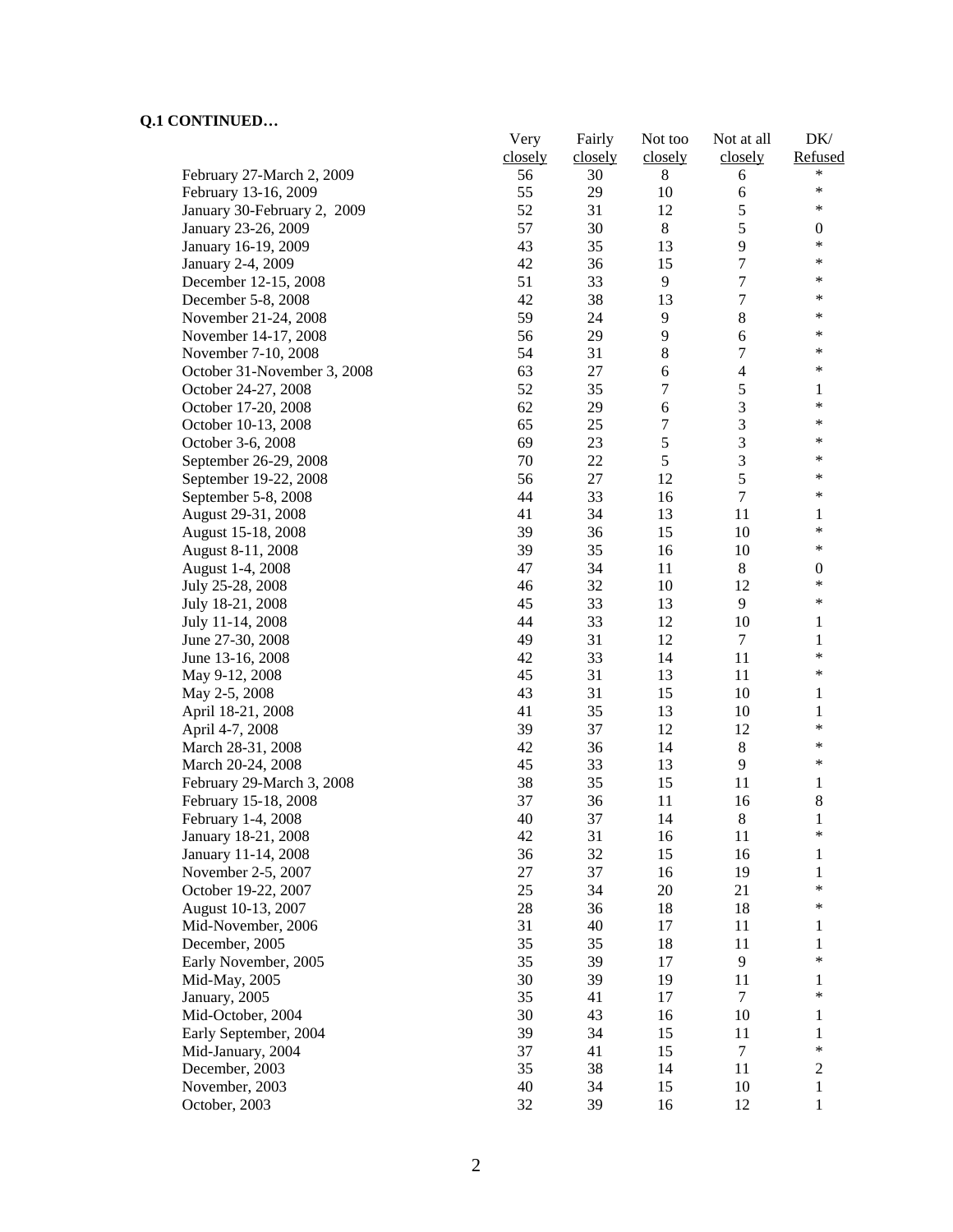$\mathbf b$ .

|    |                                                 | Very<br>closely | Fairly<br>closely | Not too<br>closely | Not at all<br>closely | DK/<br>Refused   |
|----|-------------------------------------------------|-----------------|-------------------|--------------------|-----------------------|------------------|
|    | September, 2003                                 | 39              | 30                | 18                 | 12                    | 1                |
|    | March, 2003                                     | 40              | 35                | 16                 | $8\,$                 | $\mathbf{1}$     |
|    | February, 2003                                  | 42              | 33                | 15                 | 10                    | $\ast$           |
|    | January, 2003                                   | 40              | 35                | 13                 | 11                    | $\mathbf{1}$     |
|    | December, 2002                                  | 38              | 34                | 17                 | 10                    | $\mathbf{1}$     |
|    | February, 2002                                  | 35              | 40                | 15                 | 9                     | $\mathbf{1}$     |
|    | January, 2002                                   | 30              | 44                | 16                 | 9                     | $\,1$            |
|    | December, 2001                                  | 37              | 40                | 13                 | $8\,$                 | $\sqrt{2}$       |
|    | Mid-November, 2001                              | 41              | 36                | 15                 | $\overline{7}$        | $\,1$            |
|    | June, 2001                                      | 24              | 41                | 18                 | 16                    | $\mathbf{1}$     |
|    | May, 2001                                       | 34              | 36                | 15                 | 15                    | $\boldsymbol{0}$ |
|    | April, 2001                                     | 36              | 34                | 16                 | 13                    | $\,1$            |
|    | February, 2001                                  | 30              | 39                | 18                 | 12                    | $\,1$            |
|    | January, 2001                                   | 32              | 38                | 17                 | 11                    | $\overline{c}$   |
|    | June, 1995                                      | 26              | 41                | 22                 | 11                    | $\ast$           |
|    | March, 1995                                     | 27              | 45                | 19                 | 9                     | $\ast$           |
|    | February, 1995                                  | 23              | 41                | 22                 | 13                    | 1                |
|    | December, 1994                                  | 28              | 43                | 20                 | 9                     | $\ast$           |
|    | October, 1994                                   | 27              | 40                | 20                 | 12                    | 1                |
|    | June, 1994                                      | 25              | 42                | 23                 | 10                    | $\ast$           |
|    | May, 1994                                       | 33              | 40                | 16                 | 10                    | $\mathbf{1}$     |
|    | January, 1994                                   | 34              | 39                | 16                 | 10                    | $\mathbf{1}$     |
|    | Early January, 1994                             | 36              | 44                | 13                 | $\tau$                | $\ast$           |
|    | December, 1993                                  | 35              | 41                | 15                 | $8\,$                 | $\mathbf{1}$     |
|    | October, 1993                                   | 33              | 38                | 20                 | 9                     | $\ast$           |
|    | September, 1993                                 | 37              | 40                | 14                 | 8                     | $\mathbf{1}$     |
|    | Early September, 1993                           | 39              | 39                | 14                 | 9                     | $\ast$           |
|    | August, 1993                                    | 41              | 36                | 14                 | 9                     | $\ast$           |
|    | May, 1993                                       | 37              | 38                | 18                 | 6                     | 1                |
|    | February, 1993                                  | 49              | 36                | 10                 | 5                     | $\ast$           |
|    | January, 1993                                   | 42              | 39                | 12                 | $\overline{7}$        | $\ast$           |
|    | September, 1992                                 | 43              | 37                | 13                 | 6                     | $\mathbf{1}$     |
|    | May, 1992                                       | 39              | 39                | 15                 | 6                     | $\mathbf{1}$     |
|    | March, 1992                                     | 47              | 38                | 11                 | $\overline{4}$        | $\ast$           |
|    | February, 1992                                  | 47              | 37                | 10                 | 6                     | $\ast$           |
|    | January, 1992                                   | 44              | 40                | 11                 | 5                     | $\ast$           |
|    | October, 1991                                   | 36              | 38                | 16                 | 9                     | $\mathbf{1}$     |
|    |                                                 |                 |                   |                    |                       |                  |
| b. | A major earthquake in Chile                     |                 |                   |                    |                       | $\ast$           |
|    | March 5-8, 2010<br><b>TREND FOR COMPARISON:</b> | 27              | 42                | 19                 | 12                    |                  |
|    |                                                 |                 |                   |                    |                       |                  |
|    | February 19-22, 2010: Haiti releasing most of   |                 |                   |                    |                       |                  |
|    | the Americans who were accused of attempted     |                 |                   |                    |                       | *                |
|    | kidnapping                                      | 16              | 30                | 29                 | 23                    |                  |
|    | February 12-15, 2010: The aftermath of a        |                 |                   |                    |                       | *                |
|    | major earthquake and relief efforts in Haiti    | 37              | 37                | 17                 | 8                     |                  |
|    | February 5-8, 2010                              | 42              | 39                | 13                 | 6                     | *                |
|    | January 29-February 1, 2010                     | 45              | 38                | 13                 | 4                     | *                |
|    | January 22-25, 2010                             | 50              | 40                | 8                  | 3                     | ∗                |
|    | January 15-18, 2010: A major earthquake in      |                 |                   |                    |                       |                  |
|    | Haiti                                           | 60              | 28                | 8                  | $\overline{4}$        | $\ast$           |
|    | August 14-17, 2009: A typhoon that caused       |                 |                   |                    |                       |                  |
|    | flooding and mudslides in Taiwan                | $\tau$          | 21                | 30                 | 41                    | 1                |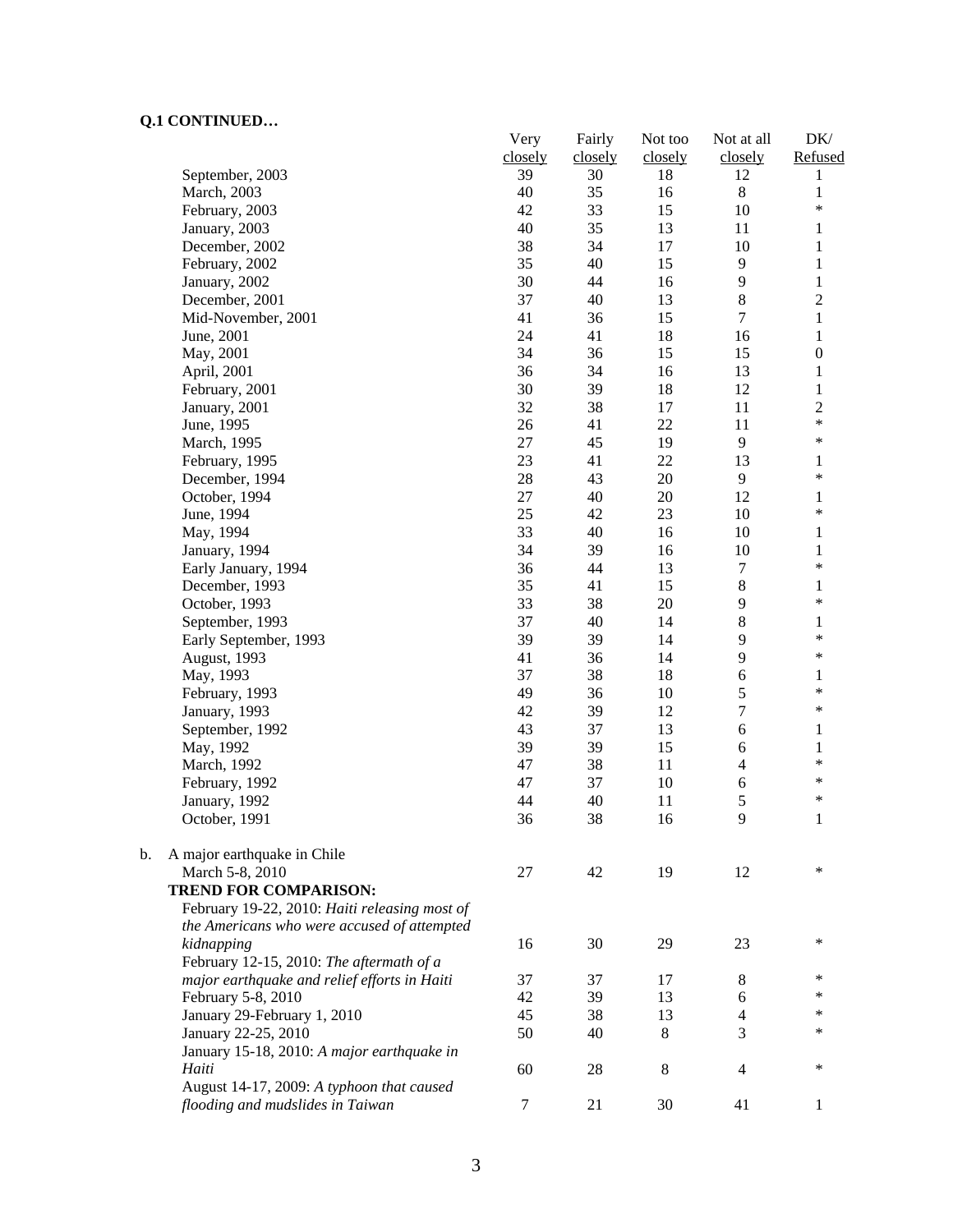$\frac{1}{1}$ 

|    |                                                | Very<br>closely | Fairly<br>closely | Not too<br>closely | Not at all<br>closely | DK/<br>Refused   |
|----|------------------------------------------------|-----------------|-------------------|--------------------|-----------------------|------------------|
|    | April 9-13, 2009: A major earthquake in Italy  | 18              | 35                | 25                 | 22                    | *                |
|    | May 16-19, 2008: The earthquake in China       | 30              | 41                | 17                 | 12                    | $\ast$           |
|    | May 9-12, 2008: Reports about the cyclone that |                 |                   |                    |                       |                  |
|    | hit Burma                                      | 23              | 35                | 23                 | 19                    | $\ast$           |
|    | November 2-5, 2007: The impact of Hurricane    |                 |                   |                    |                       |                  |
|    | Noel on the Bahamas and Cuba                   | 11              | 22                | 31                 | 35                    | 1                |
|    | September 7-10, 2007: The impact of            |                 |                   |                    |                       |                  |
|    | Hurricanes Felix and Henriette on Mexico and   |                 |                   |                    |                       |                  |
|    | Central America                                | 14              | 29                | 29                 | 27                    | 1                |
|    | August 24-27, 2007: The destruction caused by  |                 |                   |                    |                       |                  |
|    | Hurricane Dean in Mexico and the Caribbean     | 18              | 39                | 24                 | 18                    | 1                |
|    | October, 2005: The earthquake in Pakistan      | 22              | 39                | 23                 | 16                    | $\ast$           |
|    | January 2005: The earthquake and tsunami in    |                 |                   |                    |                       |                  |
|    | the Indian Ocean                               | 58              | 32                | $\tau$             | 3                     | ∗                |
|    | January 2004: The earthquake in Iran           | 16              | 34                | 31                 | 19                    | $\ast$           |
|    | February 2001: The earthquake in India         | 15              | 33                | 31                 | 20                    | 1                |
|    | March 2000: Flood rescue efforts in            |                 |                   |                    |                       |                  |
|    | Mozambique                                     | 10              | 26                | 30                 | 34                    | $\ast$           |
|    | September 1999: The earthquake in Turkey       | 27              | 37                | 23                 | 12                    | 1                |
|    | November 1998: Hurricane Mitch and the rain    |                 |                   |                    |                       |                  |
|    | and mudslides in Central America               | 36              | 36                | 16                 | 11                    | 1                |
|    | February 1995: The earthquake in Japan         | 25              | 47                | 20                 | 8                     | $\ast$           |
|    | May 1991: The cyclone that devastated          |                 |                   |                    |                       |                  |
|    | Bangladesh                                     | 23              | 36                | 23                 | 17                    | 1                |
|    | July 1990: The earthquake in Iran              | 20              | 36                | 28                 | 16                    | $\ast$           |
| c. | The current situation and events in Iraq       |                 |                   |                    |                       |                  |
|    | March 5-8, 2010                                | 26              | 34                | 20                 | 20                    | ∗                |
|    | January 29-February 1, 2010                    | 23              | 33                | 27                 | 17                    | *                |
|    | January 15-18, 2010                            | 20              | 35                | 28                 | 17                    | *                |
|    | October 16-19, 2009                            | 23              | 30                | 24                 | 23                    | ∗                |
|    | September 11-14, 2009                          | 21              | 33                | 30                 | 16                    | *                |
|    | August 21-24, 2009                             | 25              | 35                | 22                 | 18                    | 1                |
|    | August 14-17, 2009                             | 19              | 38                | 23                 | 18                    | $\ast$           |
|    | <b>TREND FOR COMPARISON':</b>                  |                 |                   |                    |                       |                  |
|    | July 2-5, 2009                                 | 25              | 34                | 20                 | 21                    | $\boldsymbol{0}$ |
|    | April 24-27, 2009                              | 21              | 35                | 25                 | 19                    | $\ast$           |
|    | March 20-23, 2009                              | 25              | 37                | 21                 | 17                    | $\ast$           |
|    | February 27-March 2, 2009                      | 40              | 37                | 13                 | 9                     | 1                |
|    | December 12-15, 2008                           | 24              | 35                | 25                 | 16                    | $\ast$           |
|    | November 21-24, 2008                           | 32              | 31                | 24                 | 13                    | $\boldsymbol{0}$ |
|    | November 14-17, 2008                           | 24              | 33                | 27                 | 16                    | $\ast$           |
|    | October 31-November 3, 2008                    | 30              | 35                | 22                 | 12                    | 1                |
|    | October 24-27, 2008                            | 29              | 35                | 25                 | 11                    | $\ast$           |
|    | October 10-13, 2008                            | 23              | 34                | 30                 | 13                    | $\ast$           |
|    | October 3-6, 2008                              | 29              | 33                | 28                 | 10                    | $\ast$           |
|    |                                                |                 |                   |                    |                       |                  |

July 2-5, 2009 asked about: "U.S. troops withdrawing from Iraqi cities." February 27-March 2, 2009 asked about "Barack Obama's plan to withdraw most U.S. troops from Iraq by August 2010." From March 20-23, 2009 to April 24-27, 2009 and from March 30-April 2, 2007 through December 12-15, 2008 the story was listed as "The current situation and events in Iraq." From May, 2003 to March 23-26, 2007, the story was listed as "News about the current situation in Iraq." From March 20-24, 2003 to April 11-16, 2003, the story was listed as "News about the war in Iraq." From Early October, 2002, to March 13-16, 2003, the story was listed as "Debate over the possibility that the U.S. will take military action in Iraq." In Early September, 2002, the story was listed as "Debate over the possibility that the U.S. will invade Iraq."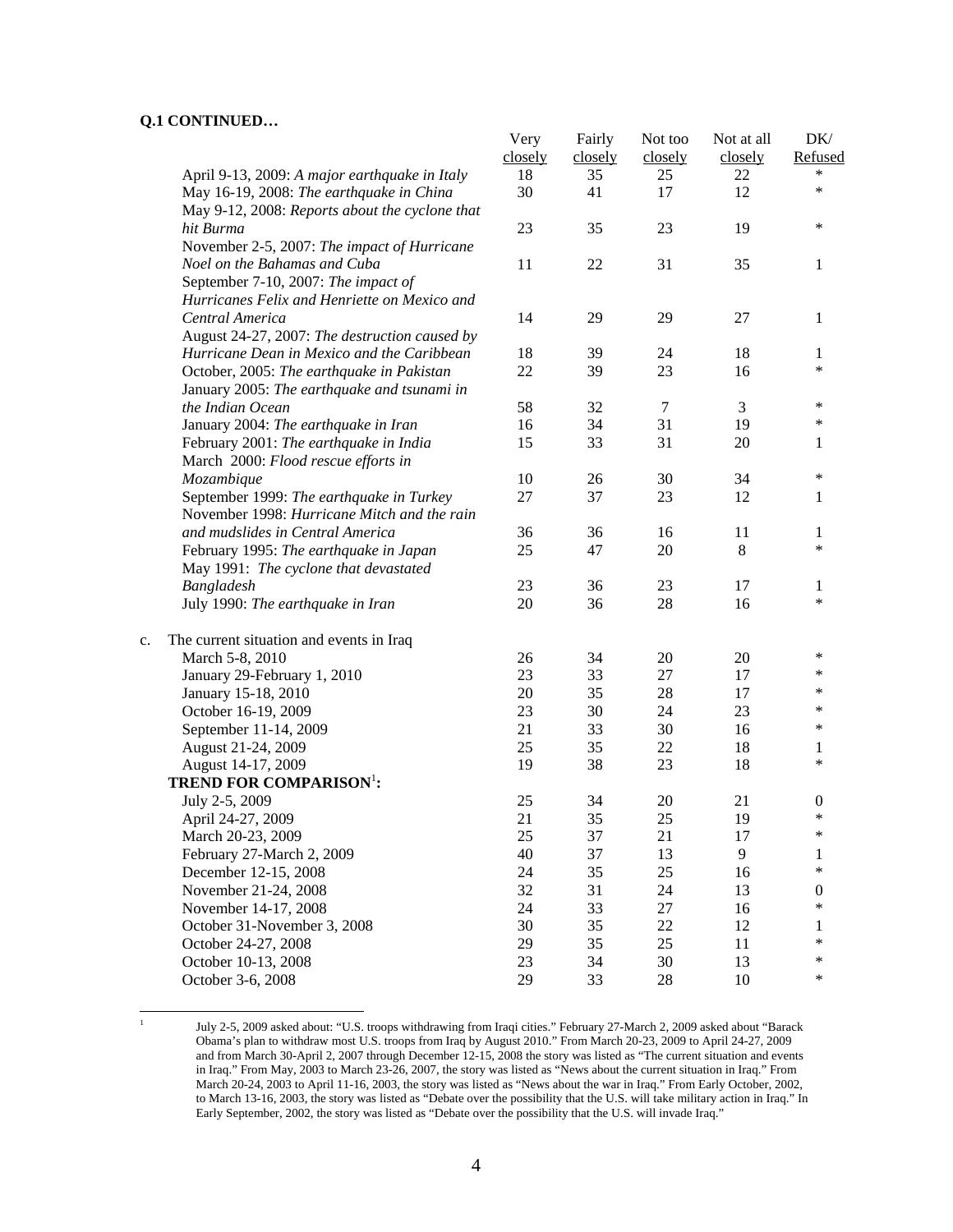|                                | Very    | Fairly  | Not too | Not at all | DK/              |
|--------------------------------|---------|---------|---------|------------|------------------|
|                                | closely | closely | closely | closely    | Refused          |
| September 5-8, 2008            | 24      | 37      | 26      | 13         | *                |
| August 29-31, 2008             | 22      | 32      | 29      | 16         | 1                |
| August 22-25, 2008             | 26      | 31      | 27      | 15         | 1                |
| August 1-4, 2008               | 27      | 40      | 23      | 10         | $\ast$           |
| July 25-28, 2008               | 28      | 33      | 22      | 17         | $\ast$           |
| July 18-21, 2008               | 33      | 35      | 20      | 12         | $\ast$           |
| July 11-14, 2008               | 24      | 35      | 24      | 16         | 1                |
| July 3-7, 2008                 | 25      | 35      | 25      | 15         | $\ast$           |
| June 20-23, 2008               | 25      | 36      | 24      | 15         | $\ast$           |
| May 9-12, 2008                 | 29      | 35      | 21      | 14         | $\mathbf{1}$     |
| May 2-5, 2008                  | 26      | 35      | 25      | 13         | 1                |
| April 25-28, 2008              | 29      | 35      | 23      | 12         | 1                |
| April 18-21, 2008              | 29      | 39      | 20      | 11         | 1                |
| April 11-14, 2008              | 25      | 39      | 20      | 15         | 1                |
| April 4-7, 2008                | 25      | 37      | 23      | 15         | $\ast$           |
| March 28-31, 2008              | 29      | 40      | 19      | 11         | $\mathbf{1}$     |
|                                | 30      | 38      |         | 13         | $\ast$           |
| March 20-24, 2008              |         |         | 19      |            | $\ast$           |
| March 14-17, 2008              | 29      | 38      | 23      | 10         | $\ast$           |
| March 7-10, 2008               | 28      | 39      | 18      | 15         | *                |
| February 29-March 3, 2008      | 28      | 40      | 19      | 13         |                  |
| February 8-11, 2008            | 24      | 35      | 25      | 16         | $\ast$           |
| February 1-4, 2008             | 28      | 39      | 22      | 11         | *                |
| January 25-28, 2008            | 23      | 35      | 26      | 16         | *                |
| January 18-21, 2008            | 31      | 33      | 20      | 15         | 1                |
| January 11-14, 2008            | 25      | 38      | 21      | 16         | *                |
| January 4-7, 2008              | 27      | 38      | 20      | 15         | $\ast$           |
| December 14-17, 2007           | 26      | 32      | 24      | 18         | *                |
| December 7-10, 2007            | 28      | 37      | 21      | 14         | $\ast$           |
| November 23-26, 2007           | 25      | 37      | 21      | 16         | 1                |
| November 16-19, 2007           | 31      | 37      | 19      | 12         | 1                |
| November 9-12, 2007            | 29      | 38      | 19      | 13         | 1                |
| November 2-5, 2007             | 31      | 35      | 18      | 15         | $\mathbf{1}$     |
| October 26-29, 2007            | 28      | 37      | 21      | 13         | $\mathbf{1}$     |
| October 19-22, 2007            | 28      | 37      | 20      | 15         | $\ast$           |
| October 12-15, 2007            | 26      | 36      | 18      | 19         | 1                |
| October 5-8, 2007              | 29      | 33      | 22      | 16         | $\ast$           |
| September 28 – October 1, 2007 | 30      | 41      | 18      | 11         | *                |
| September 21-24, 2007          | 32      | 38      | 17      | 13         | ∗                |
| September 14-17, 2007          | 31      | 36      | 18      | 15         | $\boldsymbol{0}$ |
| September 7-10, 2007           | 32      | 34      | 20      | 14         | $\ast$           |
| August 30 – September 2, 2007  | 31      | 34      | 18      | 16         | 1                |
| August 24-27, 2007             | 34      | 36      | 18      | 12         | $\ast$           |
| August 17-20, 2007             | 33      | 34      | 18      | 15         | $\ast$           |
| August 10-13, 2007             | 36      | 37      | 14      | 13         | ∗                |
|                                |         |         |         | 12         | $\ast$           |
| August 3-6, 2007               | 29      | 40      | 19      |            |                  |
| July 27-30, 2007               | 28      | 36      | 19      | 16         | 1                |
| July 20-23, 2007               | 28      | 34      | 21      | 16         | 1                |
| July 13-16, 2007               | 25      | 41      | 17      | 16         | 1                |
| July 6-9, 2007                 | 36      | 34      | 18      | 12         | $\ast$           |
| June 29-July 2, 2007           | 32      | 35      | 19      | 13         | 1                |
| June 22-25, 2007               | 30      | 36      | 18      | 15         | 1                |
| June 15-18, 2007               | 30      | 37      | 20      | 13         | $\ast$           |
| June 8-11, 2007                | 32      | 38      | 15      | 14         | $\mathbf{1}$     |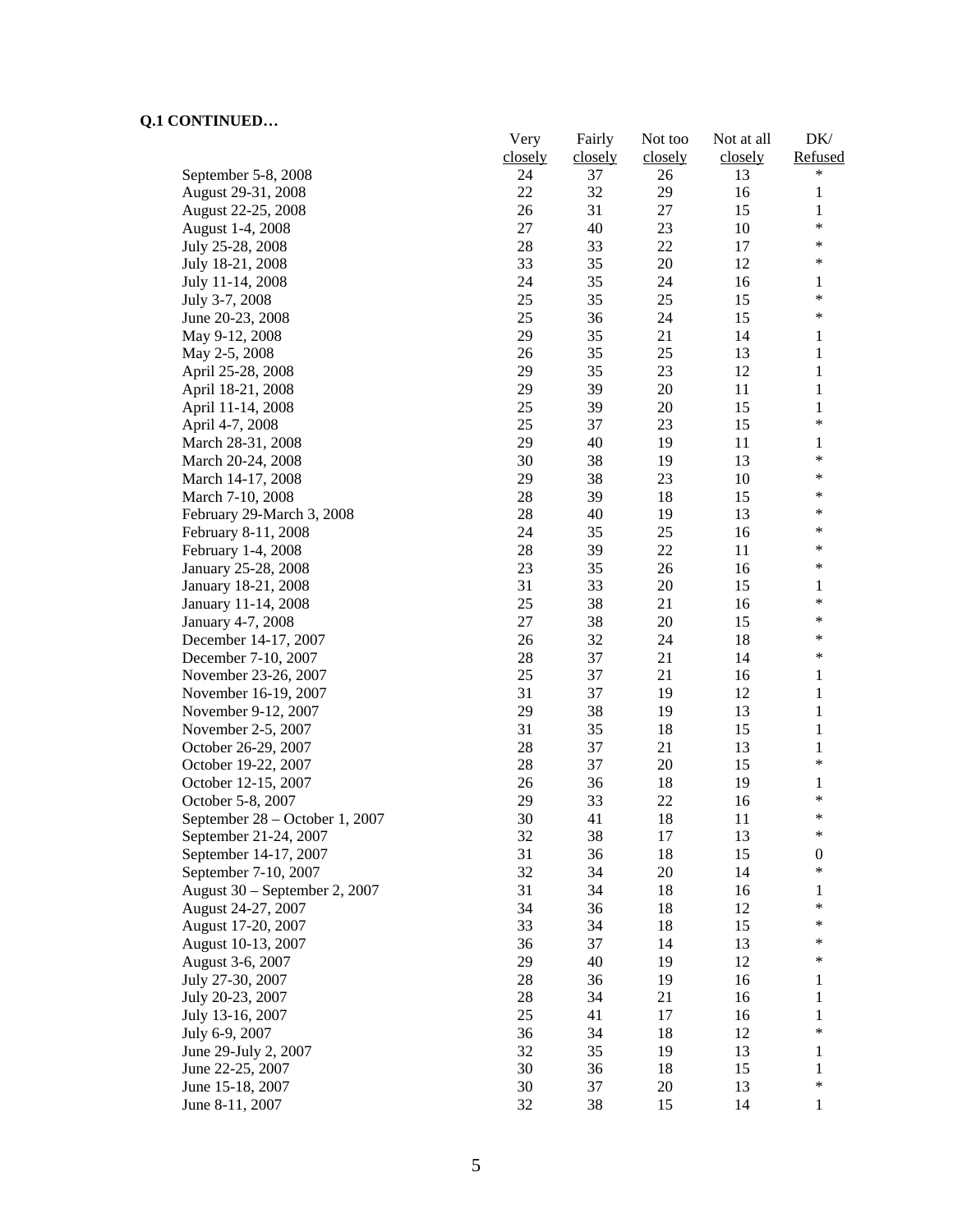|                              | Very    | Fairly   | Not too  | Not at all              | DK/                          |
|------------------------------|---------|----------|----------|-------------------------|------------------------------|
|                              | closely | closely  | closely  | closely                 | Refused                      |
| June 1-4, 2007               | 30      | 36       | 20       | 13                      | 1                            |
| May 24-27, 2007              | 33      | 36       | 18       | 12                      | 1                            |
| May 18-21, 2007              | 36      | 34       | 15       | 14                      | 1                            |
| May 11-14, 2007              | 30      | 34       | 18       | 17                      | 1                            |
| May 4-7, 2007                | 38      | 37       | 15       | 10                      | $\ast$                       |
| April 27-30, 2007            | 27      | 35       | 21       | 16                      | 1                            |
| April 20-23, 2007            | $28\,$  | 35       | 22       | 15                      | $\ast$                       |
| April 12-16, 2007            | 34      | 33       | 20       | 13                      | $\ast$                       |
| April 5-9, 2007              | 33      | 39       | 16       | 11                      | 1                            |
| March 30-April 2, 2007       | 34      | 37       | 16       | 13                      | $\ast$                       |
| March 23-March 26, 2007      | 31      | 38       | 18       | 12                      | 1                            |
| March 16-19, 2007            | 34      | 34       | 17       | 15                      | $\ast$                       |
| March 9-12, 2007             | 34      | 37       | 16       | 13                      | $\ast$                       |
| March 2-5, 2007              | 37      | 37       | 16       | 9                       | 1                            |
| February 23-26, 2007         | 36      | 36       | 15       | 13                      | $\ast$                       |
| February 16-19, 2007         | 30      | 36       | 19       | 14                      | $\mathbf{1}$                 |
| February 9-12, 2007          | 37      | 34       | 18       | 11                      | $\ast$                       |
| February 2-5, 2007           | 38      | 38       | 17       | $\tau$                  | $\ast$                       |
| January 26-29, 2007          | 36      | 38       | 15       | 11                      | $\ast$                       |
| January 19-22, 2007          | 37      | 34       | 18       | 10                      | 1                            |
| January 12-15, 2007          | 38      | 36       | 17       | $8\,$                   | 1                            |
| January, 2007                | 46      | 40       | 8        | 5                       | $\mathbf{1}$                 |
| January 5-8, 2007            | 40      | 32       | 16       | 12                      | $\boldsymbol{0}$             |
| December, 2006               | 42      | 39       | 12       | $\tau$                  | $\ast$                       |
| November 30-December 3, 2006 | 40      | 36       | 13       | 11                      | $\ast$                       |
| Mid-November, 2006           | 44      | 38       | 12       | 6                       | *                            |
| September, 2006              | 33      | 43       | 14       | 8                       | $\overline{c}$               |
| August, 2006                 | 41      | 39       | 12       | 7                       | $\mathbf{1}$                 |
|                              | 37      | 43       | 13       | 6                       | $\mathbf{1}$                 |
| June, 2006                   | 42      | 35       | 15       | $\boldsymbol{7}$        | $\mathbf{1}$                 |
| May, 2006                    | 43      | 36       | 13       | 7                       | $\mathbf{1}$                 |
| April, 2006                  | 43      | 38       | 12       | 6                       | $\mathbf{1}$                 |
| March, 2006                  | 39      |          |          | 6                       |                              |
| February, 2006               | 40      | 42<br>40 | 12<br>12 | 7                       | $\mathbf{1}$<br>$\mathbf{1}$ |
| January, 2006                |         | 38       |          | 5                       |                              |
| December, 2005               | 45      |          | 11       |                         | 1<br>$\ast$                  |
| Early November, 2005         | 41      | 40       | 13       | 6                       | $\ast$                       |
| Early October, 2005          | 43      | 36       | 15       | 6                       |                              |
| Early September, 2005        | 32      | 40       | 20       | 7                       | 1                            |
| July, 2005                   | 43      | 37       | 13       | 6                       | 1<br>$\ast$                  |
| Mid-May, 2005                | 42      | 42       | 11       | 5                       |                              |
| Mid-March, 2005              | 40      | 39       | 14       | 5                       | $\mathbf{2}$<br>$\ast$       |
| February, 2005               | 38      | 45       | 13       | $\overline{4}$          | $\ast$                       |
| January, 2005                | 48      | 37       | 11       | 4                       |                              |
| December, 2004               | 34      | 44       | 15       | $\epsilon$              | 1                            |
| Mid-October, 2004            | 42      | 38       | 11       | 8                       | $\mathbf{1}$                 |
| Early September, 2004        | 47      | 37       | 9        | 6                       | 1                            |
| August, 2004                 | 39      | 42       | 12       | 6                       | 1                            |
| July, 2004                   | 43      | 40       | 11       | 6                       | $\ast$                       |
| June, 2004                   | 39      | 42       | 12       | 6                       | 1                            |
| April, 2004                  | 54      | 33       | 8        | 5                       | $\ast$                       |
| Mid-March, 2004              | 47      | 36       | 12       | $\overline{4}$          | 1                            |
| Early February, 2004         | 47      | 38       | 10       | $\overline{4}$          | 1                            |
| Mid-January, 2004            | 48      | 39       | 9        | $\overline{\mathbf{4}}$ | $\ast$                       |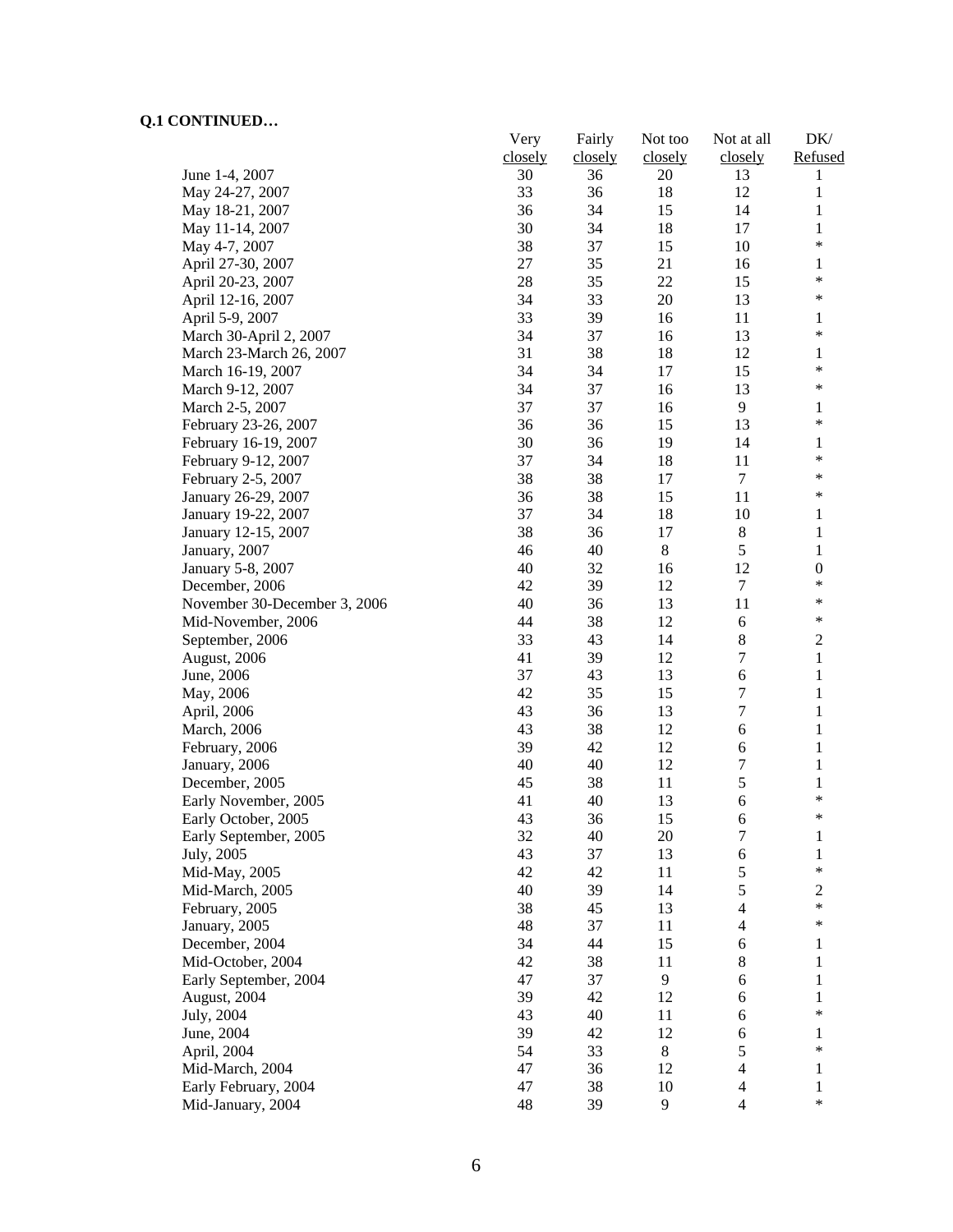$\frac{1}{2}$ 

|                                              | Very<br>closely | Fairly<br>closely | Not too<br>closely | Not at all<br>closely   | DK/<br>Refused   |
|----------------------------------------------|-----------------|-------------------|--------------------|-------------------------|------------------|
| December, 2003                               | 44              | 38                | 11                 | 6                       | 1                |
| November, 2003                               | 52              | 33                | 9                  | 5                       | $\mathbf{1}$     |
| September, 2003                              | 50              | 33                | 10                 | $\sqrt{6}$              | $\mathbf{1}$     |
| Mid-August, 2003                             | 45              | 39                | 10                 | 5                       | $\mathbf{1}$     |
| Early July, 2003                             | 37              | 41                | 13                 | $\,$ 8 $\,$             | 1                |
| June, 2003                                   | 46              | 35                | 13                 | $\sqrt{6}$              | $\ast$           |
| May, 2003                                    | 63              | 29                | 6                  | $\overline{c}$          | $\ast$           |
| April 11-16, 2003                            | 47              | 40                | 10                 | $\overline{2}$          | 1                |
| April 2-7, 2003                              | 54              | 34                | 9                  | $\overline{c}$          | $\mathbf{1}$     |
| March 20-24, 2003                            | 57              | 33                | $\overline{7}$     | $\overline{2}$          | $\mathbf{1}$     |
| March 13-16, 2003                            | 62              | 27                | 6                  | $\overline{4}$          | $\,1$            |
| February, 2003                               | 62              | 25                | $8\,$              | $\overline{4}$          | $\,1$            |
| January, 2003                                | 55              | 29                | 10                 | $\overline{\mathbf{4}}$ | $\sqrt{2}$       |
| December, 2002                               | 51              | 32                | 10                 | $\sqrt{6}$              | $\mathbf{1}$     |
| Late October, 2002                           | 53              | 33                | $8\,$              | 5                       | $\,1$            |
| Early October, 2002                          | 60              | $28\,$            | 6                  | 5                       | $\mathbf{1}$     |
| Early September, 2002                        | 48              | 29                | 15                 | 6                       | $\overline{2}$   |
| Debate over health care reform<br>d.         |                 |                   |                    |                         |                  |
| March 5-8, 2010                              | 42              | 27                | 17                 | 15                      | ∗                |
| February 26-March 1, 2010                    | 29              | 29                | 19                 | 22                      | $\ast$           |
| February 19-22, 2010                         | 33              | $28\,$            | 19                 | 19                      | $\ast$           |
| January 29-February 1, 2010                  | 39              | 27                | 16                 | 17                      | ∗                |
| January 22-25, 2010                          | 41              | 32                | 15                 | 11                      | $\ast$           |
| January 15-18, 2010                          | 37              | $27\,$            | 19                 | 18                      | $\ast$           |
| January 8-11, 2010                           | 39              | 26                | 20                 | 15                      | $\ast$           |
| December 18-21, 2009                         | 42              | $27\,$            | 16                 | 14                      | $\ast$           |
| December 11-14, 2009                         | 42              | 30                | 15                 | 14                      | $\ast$           |
| December 4-7, 2009                           | 42              | 28                | 15                 | 14                      | 1                |
| November 20-23, 2009                         | 42              | 29                | 14                 | 15                      | ∗                |
| November 13-16, 2009                         | 38              | 26                | 17                 | 17                      | $\mathbf{1}$     |
| November 6-9, 2009                           | 35              | $28\,$            | 15                 | 22                      | $\mathbf{1}$     |
| October 30-November 2, 2009                  | 32              | 26                | 19                 | 23                      | *                |
| October 23-26, 2009                          | 40              | 27                | 16                 | 17                      | 1                |
| October 16-19, 2009                          | 36              | $28\,$            | 15                 | 21                      | *                |
| October 9-12, 2009                           | 37              | 29                | 14                 | 19                      | 1                |
| October 2-5, 2009                            | 39              | 29                | 16                 | 16                      | *                |
| September 25-28, 2009                        | 45              | 31                | 12                 | 12                      | $\boldsymbol{0}$ |
| September 18-21, 2009                        | 44              | 26                | 19                 | 11                      | $\ast$           |
| September 11-14, 2009                        | 44              | 27                | 14                 | 15                      | *                |
| September 3-6, 2009                          | 40              | 26                | 16                 | 17                      | $\boldsymbol{0}$ |
| August 28-31, 2009                           | 40              | 28                | 17                 | 14                      | 1                |
| August 21-24, 2009                           | 49              | 24                | 12                 | 15                      | 1                |
| August 14-17, 2009                           | 39              | 31                | 15                 | 15                      | 1                |
| <b>TREND FOR COMPARISON:2</b>                |                 |                   |                    |                         |                  |
| August 7-10, 2009: Debate in Washington over |                 |                   |                    |                         |                  |
| health care reform                           | 40              | 27                | 17                 | 15                      | $\mathbf{1}$     |

 June 12-15, 2009 through August 7-10, 2009 asked about: "Debate in Washington over health care reform." May 15-18, 2009 asked about: "Debate over Barack Obama's health care plans." March 6-9, 2009 asked about: "Barack Obama proposing a \$630 billion fund for overhauling the U.S. health care system." September, 1993 through September, 1994 asked about: "The Clinton Administration's health care reform proposals." May, 1993 through August, 1993 asked about: "Reports about the White House task force on health care reform headed by Hillary Clinton."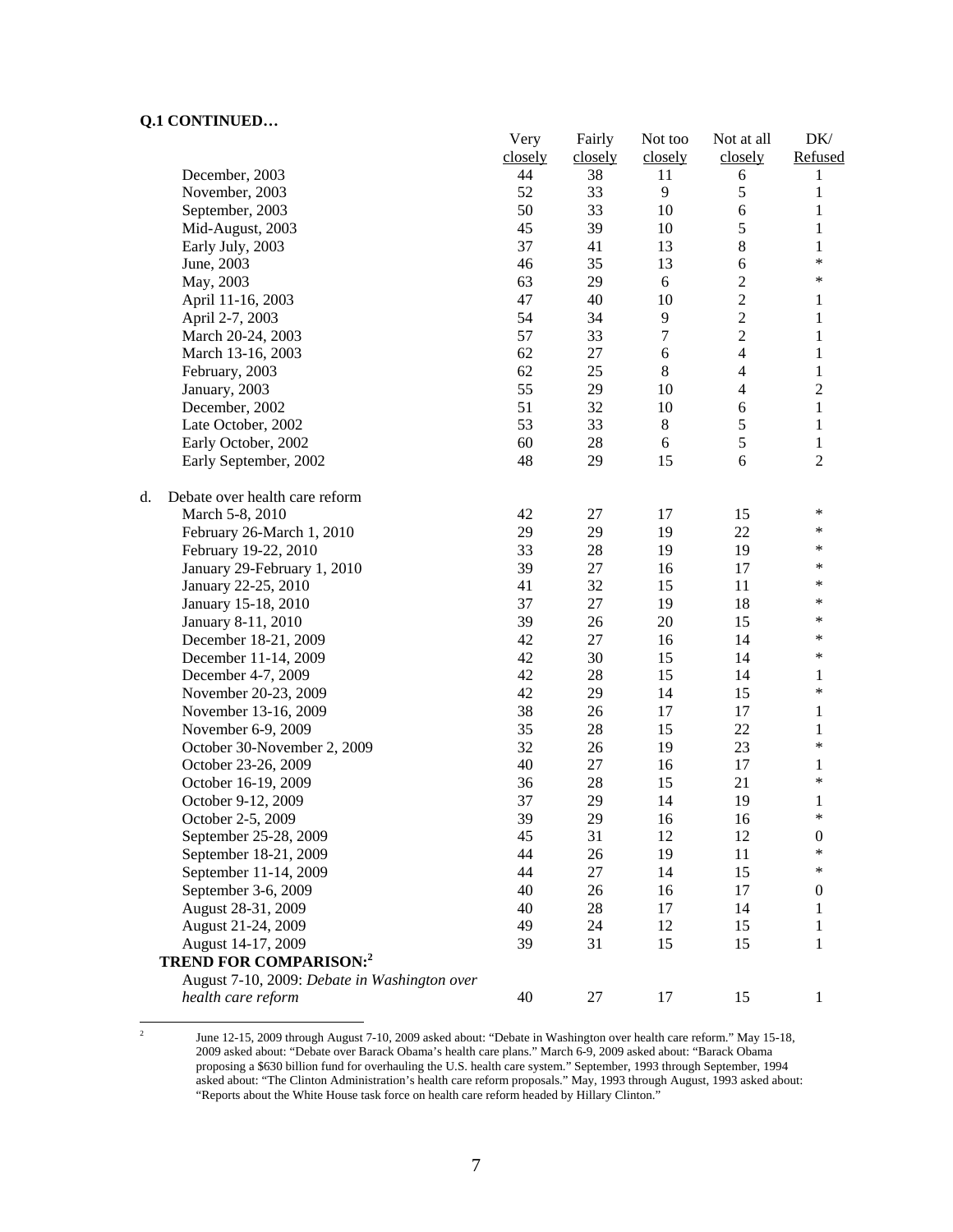|    | VII CONTRIGUES                                 | Very    | Fairly  | Not too | Not at all | DK/               |
|----|------------------------------------------------|---------|---------|---------|------------|-------------------|
|    |                                                | closely | closely | closely | closely    | Refused           |
|    | July 31-August 3, 2009                         | 47      | 26      | 14      | 13         | 1                 |
|    | July 24-27, 2009                               | 44      | 28      | 15      | 13         | $\ast$            |
|    | July 17-20, 2009                               | 33      | 31      | 13      | 21         | $\mathfrak{2}$    |
|    | July 10-13, 2009                               | 24      | 29      | 20      | 27         | $\ast$            |
|    | June 26-29, 2009                               | 29      | 26      | 20      | 25         | $\mathbf{1}$      |
|    | June 19-22, 2009                               | 28      | 28      | 20      | 23         | $\ast$            |
|    | June 12-15, 2009                               | 29      | 26      | 18      | 26         | *                 |
|    | May 15-18, 2009                                | 25      | 30      | 20      | 24         | $\ast$            |
|    | March 6-9, 2009: Obama proposing a             |         |         |         |            |                   |
|    | \$630 billion fund for overhauling health care | 41      | 32      | 13      | 14         | $\ast$            |
|    | September, 1994: The Clinton                   |         |         |         |            |                   |
|    | administration's health care reform proposals  | 32      | 41      | 18      | 9          | $\ast$            |
|    | June, 1994                                     | 34      | 40      | 19      | 7          | $\ast$            |
|    | May, 1994                                      | 37      | 37      | 16      | 9          | 1                 |
|    | January, 1994                                  | 38      | 38      | 15      | 9          | $\ast$            |
|    | Early January, 1994                            | 40      | 40      | 14      | 6          | $\ast$            |
|    | December, 1993                                 | 45      | 35      | 12      | 7          | 1                 |
|    | October, 1993                                  | 44      | 32      | 17      | 6          | 1                 |
|    | September, 1993                                | 49      | 34      | 11      | 6          | $\ast$            |
|    | August, 1993: Reports about the White House    |         |         |         |            |                   |
|    | task force on health care reform headed by     |         |         |         |            |                   |
|    | <b>Hillary Clinton</b>                         | 27      | 32      | 25      | 15         | 1                 |
|    | June, 1993                                     | 28      | 38      | 19      | 15         | $\ast$            |
|    |                                                | 30      | 30      | 25      | 14         |                   |
|    | May, 1993                                      |         |         |         |            | $\mathbf{1}$      |
| e. | News about state and local budget problems     |         |         |         |            |                   |
|    | March 5-8, 2010                                | 31      | 32      | 19      | 18         | $\ast$            |
|    | April 9-13, 2009                               | 28      | 30      | 21      | 21         | $\ast$            |
| f. | News about this year's Congressional elections |         |         |         |            |                   |
|    | March 5-8, 2010                                | 25      | 27      | 21      | 26         | 1                 |
|    | January 8-11, 2010                             | 20      | 24      | 26      | 29         | 1                 |
|    | <b>TREND FOR COMPARISON:</b>                   |         |         |         |            |                   |
|    | October 24-27, 2008: News about candidates     |         |         |         |            |                   |
|    | for local and statewide elections              | 20      | 35      | 24      | 20         | 1                 |
|    | Early November, 2006: News about candidates    |         |         |         |            |                   |
|    | and election campaigns in your state and       |         |         |         |            |                   |
|    | district                                       | 27      | 37      | 18      | 17         | 1                 |
|    | Late October, 2006 $(RVs)$                     | 27      | 45      | 17      | 11         | $\ast$            |
|    | Early October, 2006                            | 21      | 38      | 25      | 15         | 1                 |
|    | Early September, 2006                          | 16      | 32      | 28      | 23         | $\mathbf{1}$      |
|    |                                                | 20      |         | 28      | 22         |                   |
|    | August 2006                                    |         | 29      |         |            | $\mathbf{1}$      |
|    | <b>June 2006</b>                               | 18      | 30      | 29      | 21         | $\overline{c}$    |
|    | May 2006                                       | 18      | 28      | 30      | 23         | $\mathbf{1}$<br>* |
|    | Early November, 2002 (RVs)                     | 27      | 46      | 18      | 9          |                   |
|    | Late October, 2002 $(RVs)$                     | 28      | 34      | 24      | 13         | 1                 |
|    | Early October, 2002 (RVs)                      | 21      | 46      | 22      | 10         | 1                 |
|    | Early September, 2002                          | 17      | 29      | 29      | 24         | 1                 |
|    | Late October, 1998 (RVs)                       | 26      | 45      | 20      | 9          | $\ast$            |
|    | Early October, 1998 (RVs)                      | 21      | 43      | 24      | 11         | 1                 |
|    | Early September, 1998                          | 17      | 32      | 28      | 23         | *                 |
|    | Early August, 1998                             | 13      | 30      | 28      | 23         | $\mathbf{1}$      |
|    | June, 1998                                     | 9       | 27      | 33      | 30         | 1                 |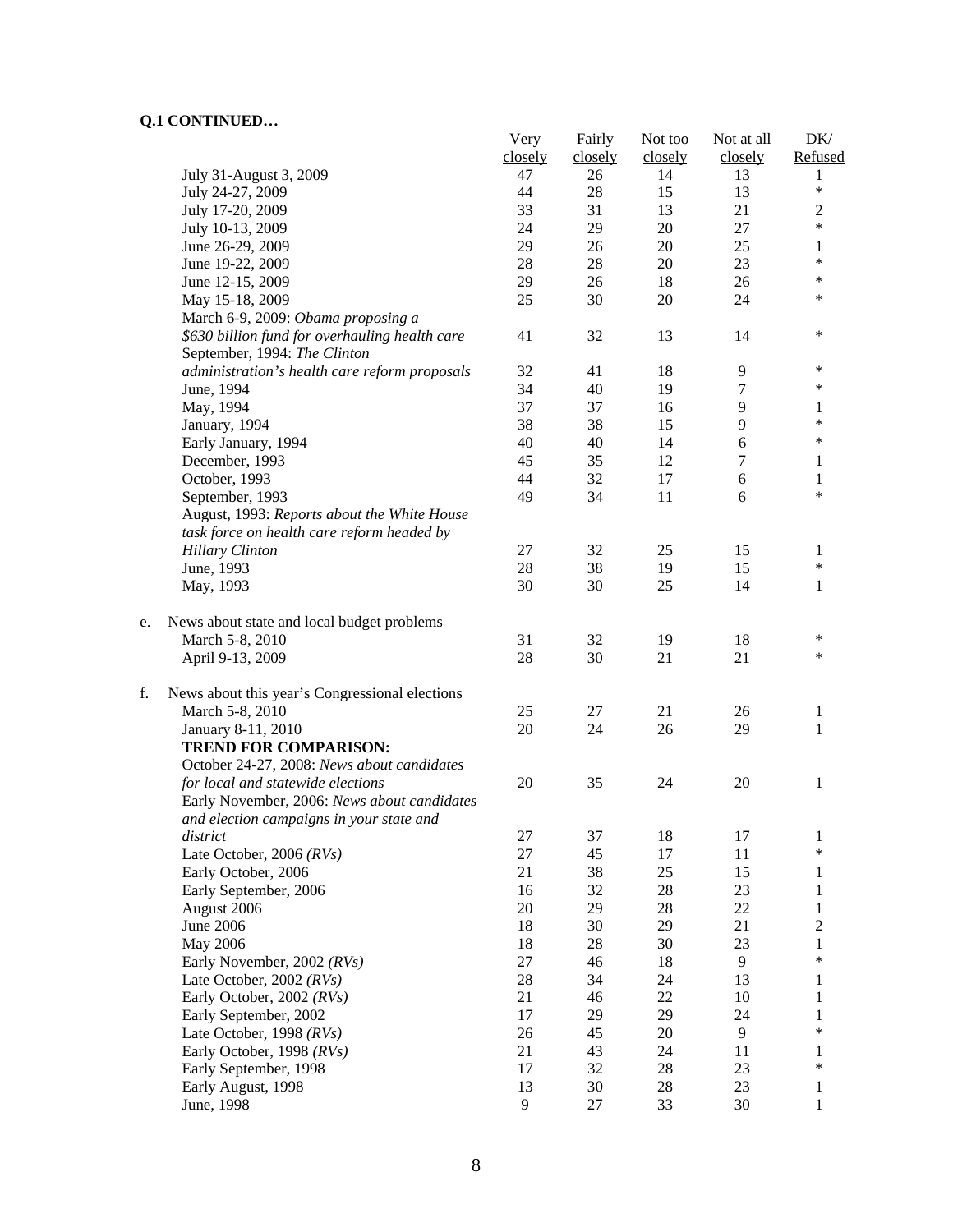|                     | Very    | Fairly  | Not too | Not at all | DK/     |
|---------------------|---------|---------|---------|------------|---------|
|                     | closely | closely | closely | closely    | Refused |
| April $19983$       | 16      | 33      | 24      | 27         | *       |
| November, 1994      | 18      | 42      | 25      | 15         | $\ast$  |
| Late October, 1994  | 14      | 38      | 31      | 16         |         |
| Early October, 1994 | 23      | 34      | 23      | 19         |         |
| September, 1994     | 19      | 34      | 29      | 18         | *       |
| November, 1990      | 38      | 34      | 17      |            | $\ast$  |
| October, 1990       | 18      | 32      | 28      | 22         | $\ast$  |

Q.2 Which ONE of the stories I just mentioned have you followed most closely, or is there another story you've been following MORE closely? [**DO NOT READ LIST. ACCEPT ONLY ONE RESPONSE.]** 

March 5-8

2010

- 30 Debate over health care reform<br>22 A major earthquake in Chile
- 22 A major earthquake in Chile<br>13 Reports about the condition of
- Reports about the condition of the U.S. economy
- 7 The current situation and events in Iraq<br>7 News about state and local budget probl
- News about state and local budget problems
- 4 News about this year's congressional elections
- 9 Some other story **(VOL.)**<br>9 Don't know/Refused **(VO**
- 9 Don't know/Refused **(VOL.)**
- Q.3 Thinking now about the issue of health care, from what you've seen and heard, do you think a health care reform bill will pass this year or not?

|                             |           |              | DK/            |
|-----------------------------|-----------|--------------|----------------|
|                             | Yes, will | No, will not | <b>Refused</b> |
| March 5-8, 2010             | 39        | 52           | 9              |
| February 26-March 1, 2010   | 34        | 54           | 11             |
| February 19-22, 2010        | 27        | 62           | 11             |
| January 29-February 1, 2010 | 29        | 60           | 11             |
| January 22-25, 2010         | 27        | 67           | 5              |
| January 15-18, 2010         | 57        | 33           | 10             |
| January 8-11, 2010          | 59.       | 29           | 11             |
| December 18-21, $2009^4$    | 61        | 34           | 5              |
| December 11-14, 2009        | 56        | 38           | 6              |
| December 4-7, 2009          | 52        | 35           | 14             |
| November 20-23, 2009        | 52        | 37           | 11             |
| November 13-16, 2009        | 49        | 37           | 14             |
| November 6-9, 2009          | 48        | 40           | 11             |
| October 30-November 2, 2009 | 47        | 39           | 14             |
| October 23-26, 2009         | 53        | 40           | 7              |
| October 16-19, 2009         | 57        | 38           | 5              |
| October 9-12, 2009          | 45        | 46           | 9              |
|                             |           |              |                |

 3 In April 1998, September 1994 and October 1990, story was listed as "Candidates and election campaigns in your state." In November 1990, story was listed as "Candidates and elections in your state." 4

For December 18-21, 2009 and earlier, the question asked about the chance of a health care reform bill passing "over the next year or not".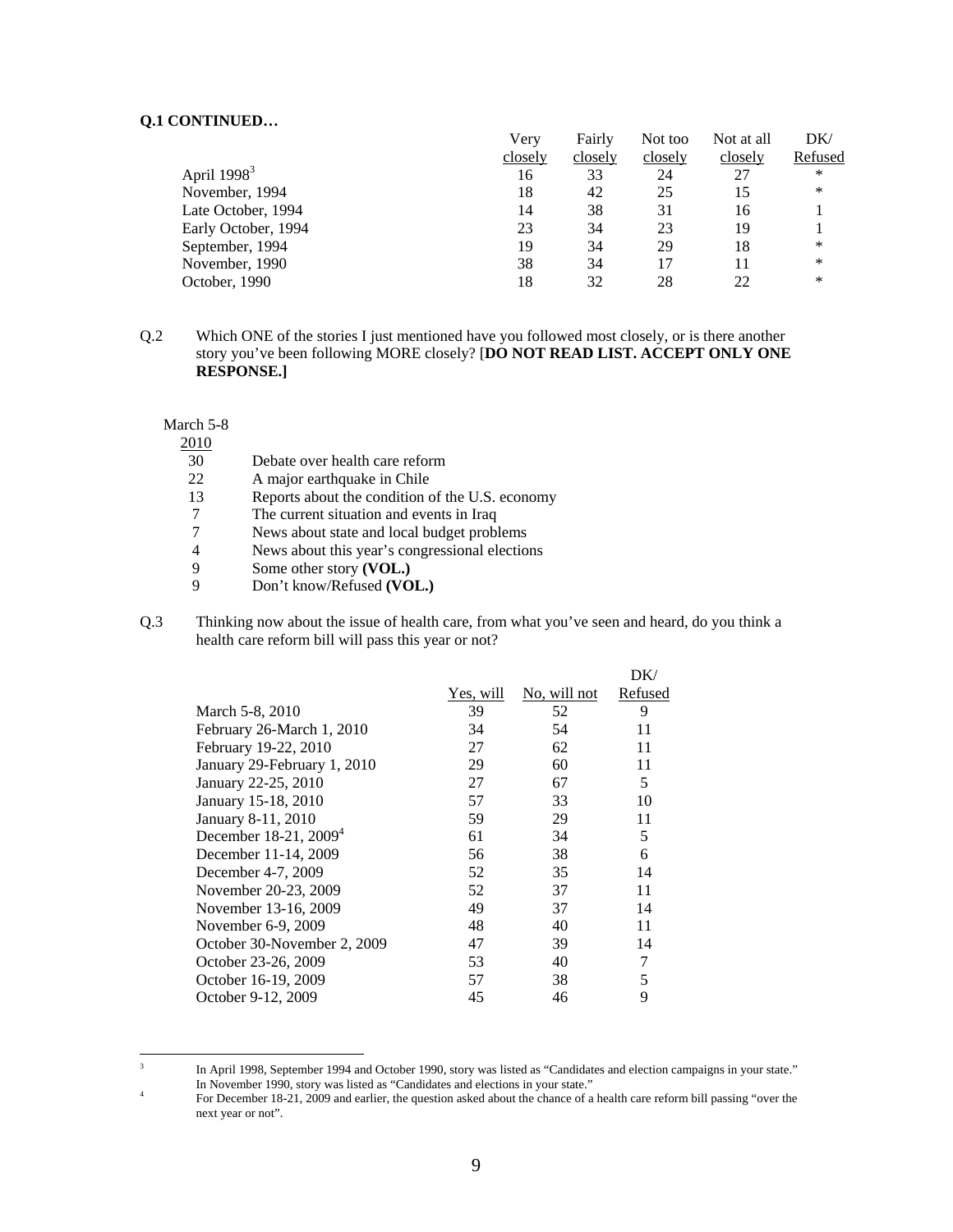| Q.4 | How much if anything, have you heard about each of the following? Have you heard a lot, a little |
|-----|--------------------------------------------------------------------------------------------------|
|     | or nothing at all? [READ AND RANDOMIZE]                                                          |

|                |                                                                                                                                                                                                     |       |             |                   | (VOL.)        |
|----------------|-----------------------------------------------------------------------------------------------------------------------------------------------------------------------------------------------------|-------|-------------|-------------------|---------------|
|                |                                                                                                                                                                                                     | A lot | A<br>little | Nothing<br>at all | Don't<br>know |
| a.             | Congress voting to extend unemployment benefits<br>after Sen. Jim Bunning stopped blocking the bill<br>March 5-8, 2010                                                                              | 35    | 38          | 27                | *             |
| b.             | The arrest of a convicted sex offender for the murder<br>of Chelsea King, a California teenager<br>March 5-8, 2010<br><b>TREND FOR COMPARISON:</b><br>May 1-4, 2009: A man suspected of robbing and | 30    | 42          | 28                | *             |
|                | killing women he met through the Craigslist<br>web site<br>April 23-26, 2009: The arrest of a man suspected<br>of robbing and killing women he met through                                          | 40    | 38          | 21                | 1             |
|                | the Craigslist web site                                                                                                                                                                             | 42    | 35          | 23                | $\ast$        |
|                | April 17-20, 2009: The murder of an 8-year-old<br>California girl by a Sunday school teacher                                                                                                        | 50    | 28          | 22                | *             |
| $\mathbf{C}$ . | Reports that in February, the children of an air traffic<br>controller gave radio instructions to pilots at<br>New York's Kennedy Airport<br>March 5-8, 2010                                        | 41    | 30          | 28                | *             |
| $d$ .          | A man who was killed by police at the Pentagon<br>after shooting at two officers<br>March 5-8, 2010<br><b>TREND FOR COMPARSION:</b><br>February 19-22, 2010: A professor accused                    | 30    | 40          | 29                | 1             |
|                | of shooting colleagues at the University<br>of Alabama in Huntsville                                                                                                                                | 34    | 41          | 25                | $\ast$        |

Thinking about recent economic news …

Q.5 Are you hearing mostly good news about the economy these days, mostly bad news about the economy or a mix of both good and bad news?

|                             | Hearing   | Hearing  | A mix of |         |
|-----------------------------|-----------|----------|----------|---------|
|                             | mostly    | mostly   | good and | DK/     |
|                             | good news | bad news | bad news | Refused |
| March 5-8, 2010             |           | 30       | 66       |         |
| February 5-8, 2010          |           | 35       | 61       |         |
| January 8-11, 2010          |           | 29       | 65       |         |
| December 4-7, 2009          |           | 33       | 59       |         |
| October 30-November 2, 2009 |           | 31       | 62       |         |
| October 9-12, 2009          |           | 27       | 66       |         |
| September 3-6, 2009         |           | 27       | 68       |         |
| August 7-10, 2009           |           | 29       | 59       |         |
| July 2-5, 2009              |           | 41       | 56       |         |
| June 12-15, 2009            |           | 37       | 59       |         |
| May 8-11, 2009              |           | 31       | 64       |         |
| April 9-13, 2009            |           | 39       | 56       |         |
| March 13-16, 2009           |           | 51       | 46       |         |
|                             |           |          |          |         |